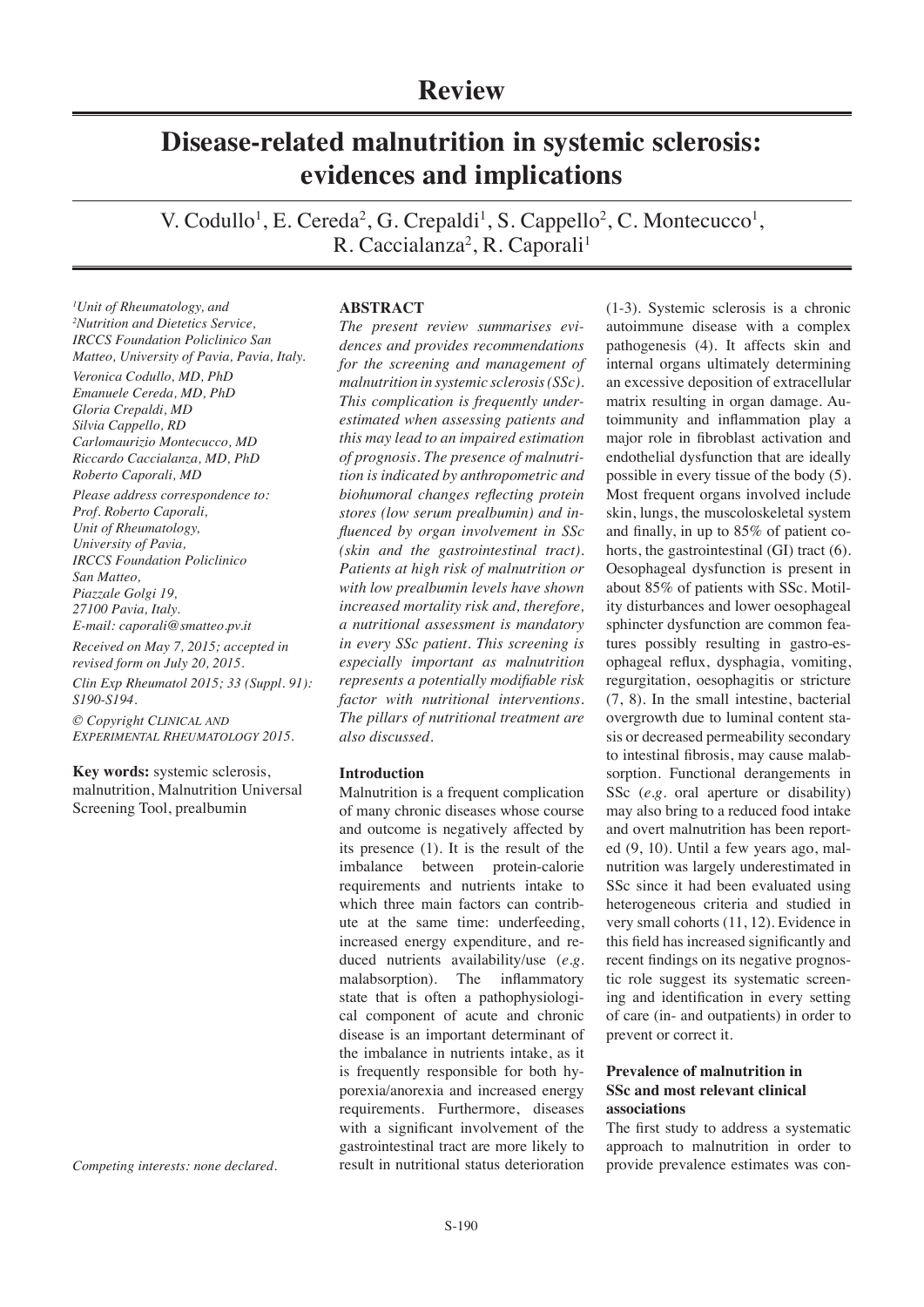ducted by the Canadian Scleroderma Research Group (CSRG) (13). Using the "Malnutrition Universal Screening Tool" (MUST) for adults, validated by the British Association for Parenteral and Enteral Nutrition (BAPEN) (http:// www.bapen.org.uk/screening-formalnutrition/must/introducing-must), Baron *et al.* determined frequency and predictors of protein-energy malnutrition in a large cohort of Canadian SSc patients. MUST is based on three clinical parameters that have been associated with poor outcome: body mass index (BMI), unintentional weight loss (WL) in the previous 3–6 months and absent nutritional intake for more than 5 days. Each parameter is rated independently and the final total score (sum of the sub-scores from the three parameters) enables the evaluation of the overall risk of malnutrition as follows:  $0 =$ low;  $1 =$  medium;  $2 =$ high (14). MUST is recommended by the European Society of Clinical Nutrition and Metabolism due to its high degree of reliability (low inter-observer variation) and association with outcome (14, 15). In this study 586 SSc patients were included, the vast majority of them being female (87%), with a mean age of 55 years and diffuse cutaneous involvement in 39%. The mean MUST score was 0.5 but when patients were categorised by its total score, 12.5% had a medium risk (MUST=1) and 17.4% of patients showed a high risk of malnutrition (MUST  $\geq$ 2), a high figure in an understandably at risk population for malnutrition such as gastroenterology patients or hospitalised patients. Univariate logistic regression analysis in this cohort indicated that predictors of nutritional risk by MUST were: the number of GI symptoms, diffuse disease, shorter disease duration, disease severity (physician global assessment), oral aperture, haemoglobin, abdominal distension on examination, and the physician's assessment of possible malabsorption. In multivariate analysis the number of GI complaints, disease duration and physician global assessment of disease severity independently predicted impaired nutrition status (13). Another method by which malnutrition has been investigated in SSc is bioelectrical impedance analysis (BIA) (16). BIA estimates the differing electrical conductivity of fat and lean tissue and measures the resistance and reactance, which allows calculating phase angle (PhA). PhA is a parameter describing the relationship between nutrition and hydration status and providing information on the health of soft tissues (higher values reflect higher cellularity, cell membrane integrity and better cell function), which has been associated with prognosis in different disease models (17). In a case-control study (124 SSc patients and 295 healthy matched volunteers), Krause *et al.* considered BMI calculation to rule out malnutrition and BIA to identify body composition derangements. According to BMI  $\left(\frac{19 \text{ kg/m}^2}{\text{m}^2}\right)$ , 13.7% of the SSc population were screened positive for malnutrition whereas PhA  $(<5^{\circ}$ ) revealed that 55.6% of patients had a pathologically impaired nutritional status. On a clinical level, PhA was only weakly inversely correlated with modified Rodnan skin scores and ESR. However, a positive relationship was found with Forced Vital Capacity % of predicted values. In this study antiPm/Scl antibodies and the diffuse cutaneous involvement were associated to low PhA as well as high Scleroderma Health Assessment Questionnaire (SHAQ) and NT-proBNP levels. As expected from this finding, patients with a reduced nutritional status more often presented cardiac involvement. This association has been confirmed in a recent Italian outpatient cohort (18) in which malnutrition, defined by a low BMI  $\left($ <20 kg/m<sup>2</sup>) or unintentional weight loss (>5% in the last 3 months), was detected in 19% of the cohort and BMI values positively correlated with left ventricular mass (measured by echocardiography).

Our group also investigated the prevalence of malnutrition in 160 outpatients with SSc (19). We defined it as the presence of a BMI <20 kg/m2 and/or a spontaneous weight loss ≥10% of body weight in the previous 6 months. Overall, 15% of patients were malnourished with both criteria being present in 17% of them. Single GI complaints were substantially unrelated to poor nutritional status and only anorexia and early satiation appeared indicators of it. Among clinical parameters, only disease activity according to the criteria by Valentini et al. (20) was associated with malnutrition, while disease duration, GI involvement or cutaneous subset were not. This association was independent of other factors in multivariable analysis (1-point increase in score, odds ratio =  $4.81$  [ $95\%$ CI, 2.45– $9.44$ ]). Besides, logistic regression showed a significant association with low serum prealbumin  $\left( < 200 \right)$  mg/L; odds ratio = 8.58 [95%CI, 2.27–32.34]). However, in the same cohort, when disease activity was taken into account along with anthropometric parameters in nutritional screening by MUST, we observed a consistent increase in nutritional risk (24.4% [95%CI, 17.4–31.3]) (21).

Finally, in another small North American investigation including 24 patients (22), the MUST but also the Subjective Global Assessment (SGA) – which is based on recent history of weight loss and changes in food intake, whether the patient feels malnourished and physical examination – were applied to determine the presence of malnutrition and its relationship to GI symptoms in SSc. In this study, health-related quality of life (HRQOL) and gastrointestinal tract severity were assessed using the University of California Los Angeles Scleroderma Clinical Trials Consortium Gastrointestinal Tract 2.0 (GIT 2.0)(23), a patient-reported tool investigating 7 domains (subscales: reflux, distention/bloating, diarrhoea, fecal soilage, constipation, emotional wellbeing, and social function) and which has been validated in different countries. The results of the study showed that moderate to severe malnutrition by the SGA (class B+C) and medium to high risk of malnutrition by MUST  $(\geq 1)$  were present in 50% and 37.5% of patients, respectively. There was a very small positive although not significant correlation between total GIT 2.0 scores and SGA while MUST levels of risk did not show any difference either in total or in subscale scores. Although, these data have been obtained from a very small number of patients with SSc with a wide spectrum of disease severi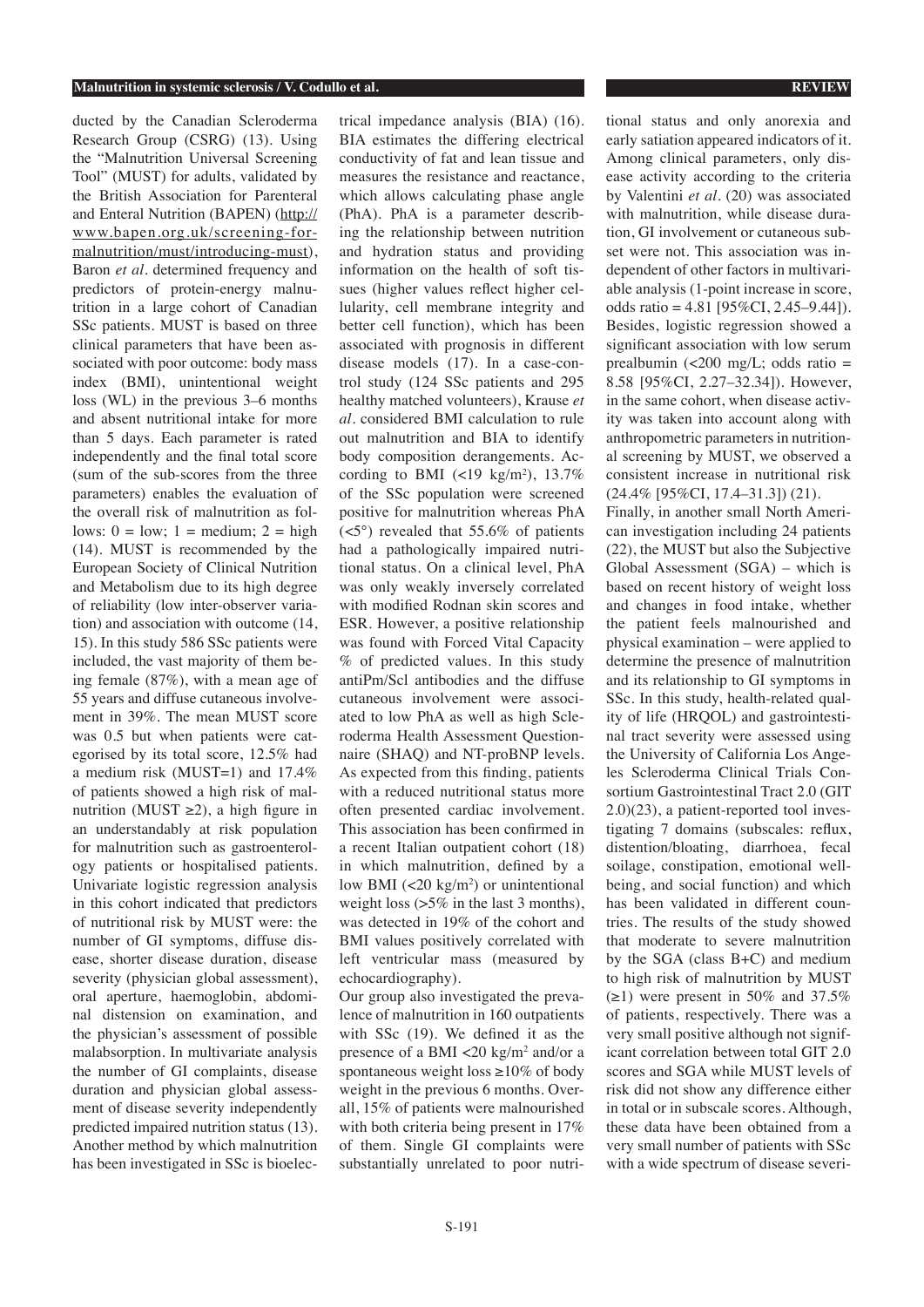ty and duration, the study was powered enough to conclude that the assessment of the GI tract is not a reliable tool to predict malnutrition and validated GI clinimetry should be combined with at least one nutritional screening tool to comprehensively assess malnutrition in SSc patients. Furthermore, the study described laboratory data of haemoglobin levels, vitamin D, albumin or C-reactive protein levels across different categories of MUST or SGA but no significant association was found. The limited value of different biochemical parameters in nutritional assessment of SSc patients, has been also reported in the CSRG study cohort (24). Although, the MUST score was independently associated with lower albumin levels, this relationship accounted only for 7% of the variance of albumin in the model adjusted for disease severity. On the other hand, we have found that low serum prealbumin  $\left( < 200 \, \text{mg/L} \right)$ , despite being sensitive to different factors influencing its synthesis and degradation (*e.g.* adequacy of protein and energy intakes, inflammation, kidney function, etc.), was strongly associated with malnutrition independently of disease activity and food intake (19). It is reasonable that prealbumin could reflect the status of protein stores. These considerations support its potential usefulness as a early marker of malnutrition in SSc but further potential implication for patient management could be hypothesised, as in previous studies serum prealbumin was used to monitor the potential effectiveness of nutritional support (25).

# **Recommendations for malnutrition screening**

All these evidences (summarised in Table I) point out that besides its clinical associations, malnutrition is a frequent complication of SSc that deserves its own assessment because it cannot be inferred solely by GIT involvement. Nowadays, in addition to guidelines for nutritional screening and management published by nutrition (national and international) societies a set of recommendations has been recently released by an expert panel from North America (12). Accordingly, the physician taking

**Table I.** Studies of the prevalence of malnutrition.

| Country    | Patient<br>population         | size | Criteria for<br>malnutrition                                               | Prevalence of<br>malnutrition or<br>high nutritional<br>risk, $% (95%CI)$ |
|------------|-------------------------------|------|----------------------------------------------------------------------------|---------------------------------------------------------------------------|
| Canada     |                               | 586  | MUST score $\geq 2$                                                        | $17.4\%$ (14.4-20.7)                                                      |
| Germany    | Inpatients and<br>outpatients | 124  | BMI <19 $kg/m^2$<br>Phase angle $<$ 5 $\degree$                            | $13.7\%$ (8.2-21.0)<br>55.6% (46.5-64.6)                                  |
| Italy      | Outpatients                   | 160  | BMI <20 $kg/m2$<br>and/or $6$ -month<br>$WL > 10\%$<br>MUST score $\geq$ 2 | $15.0\%$ (9.9-21.5)<br>24.4 % (17.4-31.3)                                 |
| <b>USA</b> |                               | 24   | MUST score $\geq 2$                                                        | $29.2\%$ (12.6-51.1)<br>50.0 % (29.1-70.9)                                |
| Italy      | Outpatients                   | 94   | BMI <20 $\text{kg/m}^2$<br>3-month $WL > 5\%$                              | $19.2\%$ (11.8-28.6)<br>$5.3\%$ (1.8-12.0)                                |
|            |                               |      | 15-centre registry                                                         | Sample<br>$SGA class = C$                                                 |

BMI: body mass index; MUST: Malnutrition Universal Screening Tool; SGA: Subjective Global Assessment; WL: weight loss.

**Table II.** The "Malnutrition Universal Screening Tool" (MUST).

| Ouestion                                                      | Score |  |
|---------------------------------------------------------------|-------|--|
| Body mass index (BMI):                                        |       |  |
| $>20 \text{ kg/m}^2$                                          | $= 0$ |  |
| $18.5 - 20.0$ kg/m <sup>2</sup>                               | $= 1$ |  |
| $<$ 18.5 kg/m <sup>2</sup>                                    | $=2$  |  |
| Weight loss during the previous 3-6 months:                   |       |  |
| ${<}5\%$                                                      | $= 0$ |  |
| $5 - 10\%$                                                    | $=1$  |  |
| $>10\%$                                                       | $= 2$ |  |
| Acute disease $a$ or absent nutritional intake $\geq$ 5 days: |       |  |
| Absent                                                        | $= 0$ |  |
| Present                                                       | $= 2$ |  |
| Total score:                                                  |       |  |

a It should be marked as present when disease activity according to the criteria by Valentini *et al.* (20) is scored  $>3$  (20).

care of the SSc patient should screen for the presence of GI involvement and malnutrition. In respect to nutritional derangements, the use of multidimensional screening tools should be considered and preferred. Although the MUST is one of the many other screening tools available and it was not specifically validated for SSc patients it is the only one to have been extensively studied in SSc. Nonetheless, besides relying primarily on anthropometric measurements, such as BMI and WL, we recently performed a validation study (21) with MUST incorporating data of SSc-specific disease activity according to the Valentini's scoring system, a multi-domain questionnaire which includes data from the skin, cardiovascular, gastrointestinal involvement and labora-

tory parameters of inflammation (ESR) and complement (20). Acute disease in our study was considered using a validated score in SSc (Valentini's disease activity score  $\geq$ 3) and this complemented the evaluation of nutritional intake. This adjustment led us to improve our detection of high-risk patients (score  $>=2$ ) (from  $9.4\%$  with the simple MUST to 24.4%). High nutritional risk by MUST  $(\geq 2)$  is an indication to nutritional intervention. Nevertheless, active monitoring is strongly recommended in presence of moderate risk  $(MUST = 1)$ in order to prevent nutritional deterioration (see Table II). Overall prevalence of high nutritional risk in SSc in current literature is estimated being around 20% (Fig. 1).

Finally, expert recommendations in-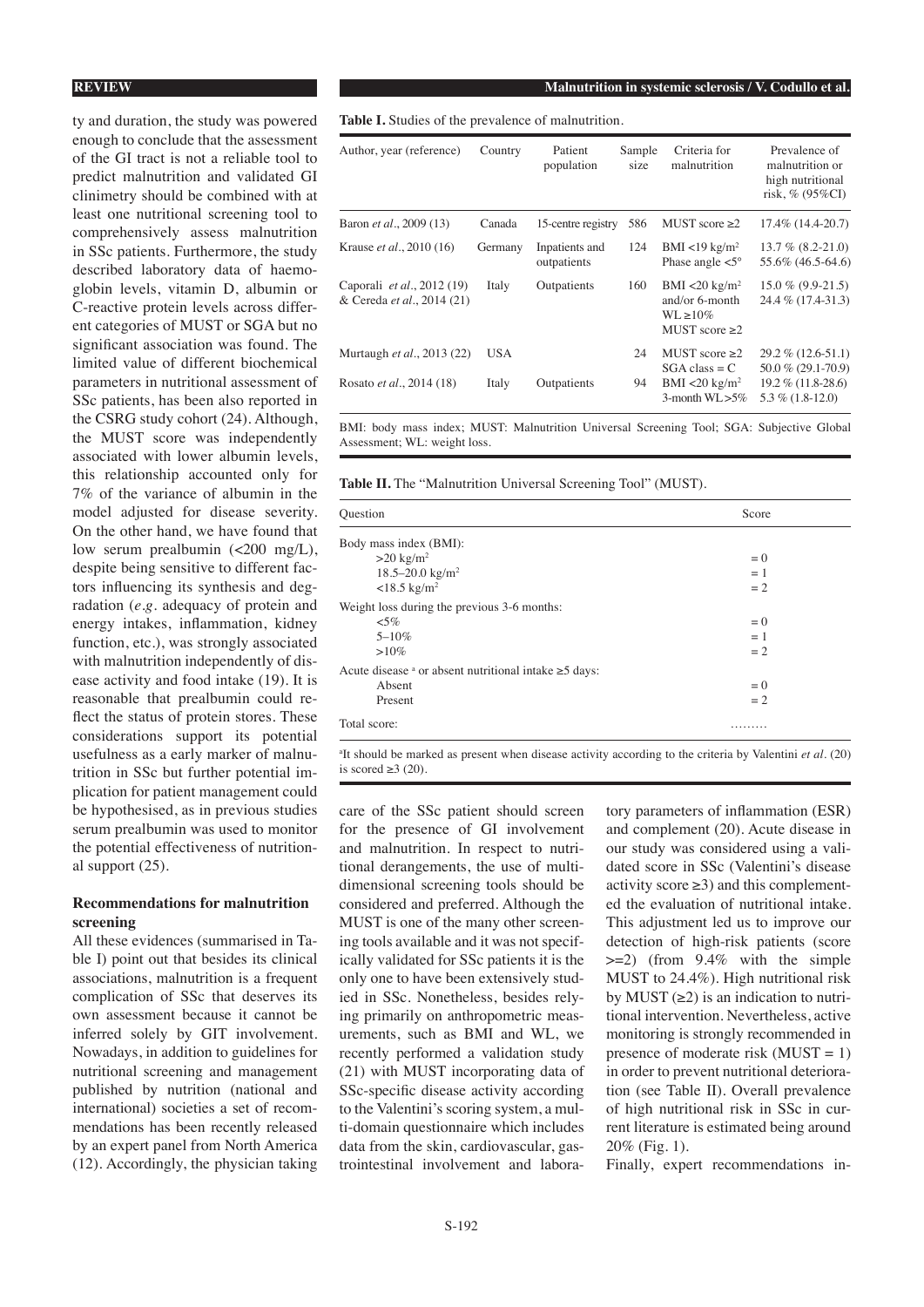#### **Malnutrition in systemic sclerosis / V. Codullo et al. REVIEW**



**Fig. 1.** Meta-analysis of estimates of high nutritional risk by MUST in SSc.

clude a set of laboratory parameters to comprehensively evaluate nutrition status: heamoglobin levels, serum carotene, serum folate, serum albumin, which we feel should be integrated by prealbumin. Other tests such as serum methylmalonic acid, zinc, 25-OH vitamin D levels, vitamin K level or prothrombin time (PT), C14 xylose breath test or a hydrogen breath test should be ran when malabsorption is suspected and this is a relatively frequent condition in SSc where a high proportion of patients suffer from severe bacterial overgrowth (12, 26).

### **Prognostic value of malnutrition**

Regardless of the definition of malnutrition in different surveys of SSc patients and which screening tool is selected to monitor cohorts, recent observations from prospective studies point out that the identification of an impaired nutritional status is a relevant factor in SSc prognostic stratification. Krause *et al.*  (14) have performed a longitudinal analysis on 111 SSc patients followed up for a mean time of 35.2 months (SD 7.3). Eleven of these patients (10%) died of SS-related causes and the proportion of those in the group presenting impaired body composition (with low PhA) was significantly higher than those with a preserved nutritional status. Of note, BMI values did not show

any association with survival in this study.

A longitudinal investigation of a cohort of SSc outpatients was also performed by our study group (in press). We found mortality was associated to high nutritional risk by MUST. In our cohort, similarly to what described by Krause *et al.* (14), BMI and recent weight loss were not associated with mortality (HR=2.8 [95%CI, 0.6–13.2]). However, disease activity was a significant predictor of survival (HR=6.3 [95% CI, 1.8–21.7]) and when incorporated into MUST the association between mortality and high nutritional risk (HR=8.3 [95% CI, 2.1–32.1]) was improved. Furthermore, we have recently performed a longitudinal multicentre study on 299 SSc outpatients to evaluate the value of prealbumin and nutritional derangements in predicting mortality (in press). After a median follow-up of 48 (25–58) months, 11% of patients had died. Again, poor nutritional status defined by BMI and weight loss was only marginally associated with reduced survival (HR=2.52 [0.65–9.75]). However, low serum prealbumin (<200 mg/L) significantly predicted mortality. Interestingly, prealbumin retained its prognostic role even after adjusting for other significant disease-related predictors. In particular, we reported a striking difference (more than 3-fold in both cases) among incident rates of mortality in those without significant organ involvement or with no or just one comorbidity but with different prealbumin concentrations arguing in favor of the added value of prealbumin in these cases and their prognostic stratification.

Altogether these results point out the relevance of detecting nutritional derangements in the routine assessment of SSc patients.

#### **Nutritional interventions in SSc**

Impaired nutritional status not only is a predictor of worse outcome but also a potentially modifiable factor. Based on the outcome of nutritional screening procedures, all patients screened positive for either moderate or high nutritional risk (MUST  $\geq$ 1) should be referred to a clinical nutrition specialist (dietician and clinical nutritionist) for, deeper evaluation, nutritional intervention and monitoring. Nowadays, in agreement with national and international guidelines (25-27), nutritional counseling has to be considered as the first-line strategy. Counselling is currently defined "as use of an interactive helping process focusing on the needs, problems, or feelings of the patient and significant others to enhance or support coping, problem solving, and interpersonal relationships" and nutritional counselling focuses on the need for diet modification, consistently with individual preferences, ethnicity and culture. Focusing on practical advices on how to manage meals (volume, frequency, quality and texture), it would allow improving food intake by coping in several cases with most GI complaints or complications such as xerostomia, oropharyngeal and oesophageal dysphagia, gastroesophageal reflux, oesophageal stricture, small bowel distention and bloating, constipation and diarrhoea. Unfortunately, no specific diet for SSc patients has been investigated and could be recommended and suggestions rest on limited evidence mostly collected in other populations of patients. In case of unsatisfactory proteincalorie intake the use of energy-dense oral nutritional supplements should be considered. However, in some cases dietary modifications are not effective